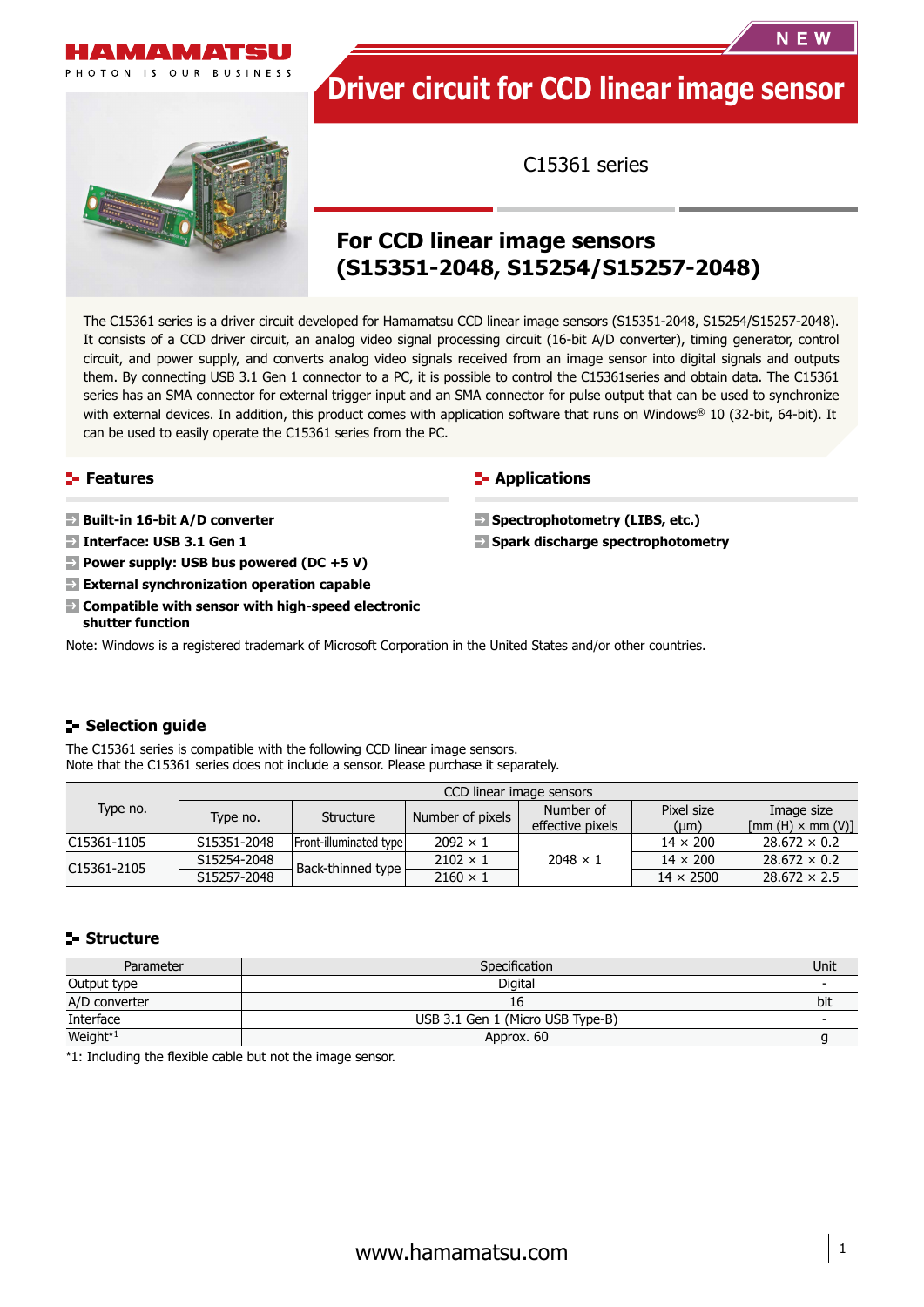#### **Absolute maximum ratings**

| Parameter                          | Svmbol | Condition                          | Value          | Unit   |
|------------------------------------|--------|------------------------------------|----------------|--------|
| Supply voltage                     | Vdd    | lTa=25 °C                          | 0 to $+6.0$    |        |
| Input signal voltage <sup>*2</sup> | Vi     | lTa=25 °C                          | 0 to $+6.5$    |        |
| Operating temperature              | Topr   | INo dew condensation* <sup>3</sup> | 0 to $+50$     | $\sim$ |
| Storage temperature                | Tsta   | No dew condensation*3              | $-20$ to $+70$ | $\sim$ |

\*2: External trigger input

\*3: When there is a temperature difference between a product and the surrounding area in high humidity environment, dew condensation may occur on the product surface. Dew condensation on the product may cause deterioration in characteristics and reliability.

Note: Exceeding the absolute maximum ratings even momentarily may cause a drop in product quality. Always be sure to use the product within the absolute maximum ratings.

#### **Recommended operating conditions**

| Parameter                   |            | Svmbol | Min.                     | VD. | Max.   | Unit |
|-----------------------------|------------|--------|--------------------------|-----|--------|------|
| Supply voltage              |            | Vdd    | --<br>−⊤.∠ –             |     | ں ے رب |      |
| External trigger High level |            |        |                          |     |        |      |
| input voltage               | lLow level |        | $\overline{\phantom{a}}$ |     | $+0.0$ |      |

#### **E** Electrical and optical characteristics (Ta=25 °C, unless otherwise noted)

| Parameter                       |                 |          | C15361-1105              |      |            | C15361-2105              |                |                           | <b>Unit</b>         |
|---------------------------------|-----------------|----------|--------------------------|------|------------|--------------------------|----------------|---------------------------|---------------------|
|                                 |                 | Symbol   | Min.                     | Typ. | Max.       | Min.                     | Typ.           | Max.                      |                     |
| Readout frequency <sup>*4</sup> |                 | fop      |                          | 5    |            |                          | 5.             |                           | <b>MHz</b>          |
| Line rate $*5$                  |                 |          |                          |      | 2.32       |                          |                | 2.34<br>(S15254-2048)     | kHz                 |
|                                 |                 |          |                          |      |            |                          |                | 1.87<br>$(G15257 - 2048)$ |                     |
| Conversion gain                 |                 | Gc       | $\overline{\phantom{0}}$ | 6.2  |            | -                        | 3.1            |                           | e <sup>-</sup> /ADU |
| Current                         | USB bus powered | Ic       |                          | 460  | 510        | -                        | 460            | 510                       | mA                  |
| consumption                     | $DC + 5V$       |          | $\overline{\phantom{a}}$ | 400  | 500        | -                        | 670            | 770                       |                     |
| Integration time                |                 | Texp     | 10                       |      | 10,000,000 | 5<br>(S15254-2048)       |                | 10,000,000                | μs                  |
|                                 |                 |          |                          |      |            | 100<br>$(S15257 - 2048)$ |                |                           |                     |
| Readout noise                   |                 | Nread    | $\overline{\phantom{a}}$ | 8    | 12         |                          | 12             | 22                        | ADU rms             |
| Saturation output*6             |                 | Dsat     | $\overline{\phantom{a}}$ | -    | 65535      | ۰                        | $\blacksquare$ | 65535                     | <b>ADU</b>          |
| Dynamic range*7                 |                 | Drange   | 5400                     | 8000 |            | 2900                     | 5400           |                           |                     |
| Charge reset time using ARG     |                 | 1<br>Tar |                          |      |            | (S15254-2048)            |                |                           |                     |
|                                 |                 |          |                          |      |            | 100<br>$(S15257 - 2048)$ |                |                           | μs                  |

\*4: The readout frequency is fixed.

\*5: Theoretical line rate value determined by the internal operation timing of the driver circuit. This is different from the line rate defined in the sensor specifications.

This value is also different from the overall processing line rate of acquiring data from the circuit into the PC via the USB 3.1 Gen 1 port of the PC.

\*6: The data bit is 16-bit.

\*7: Drange = Dsat/Nread

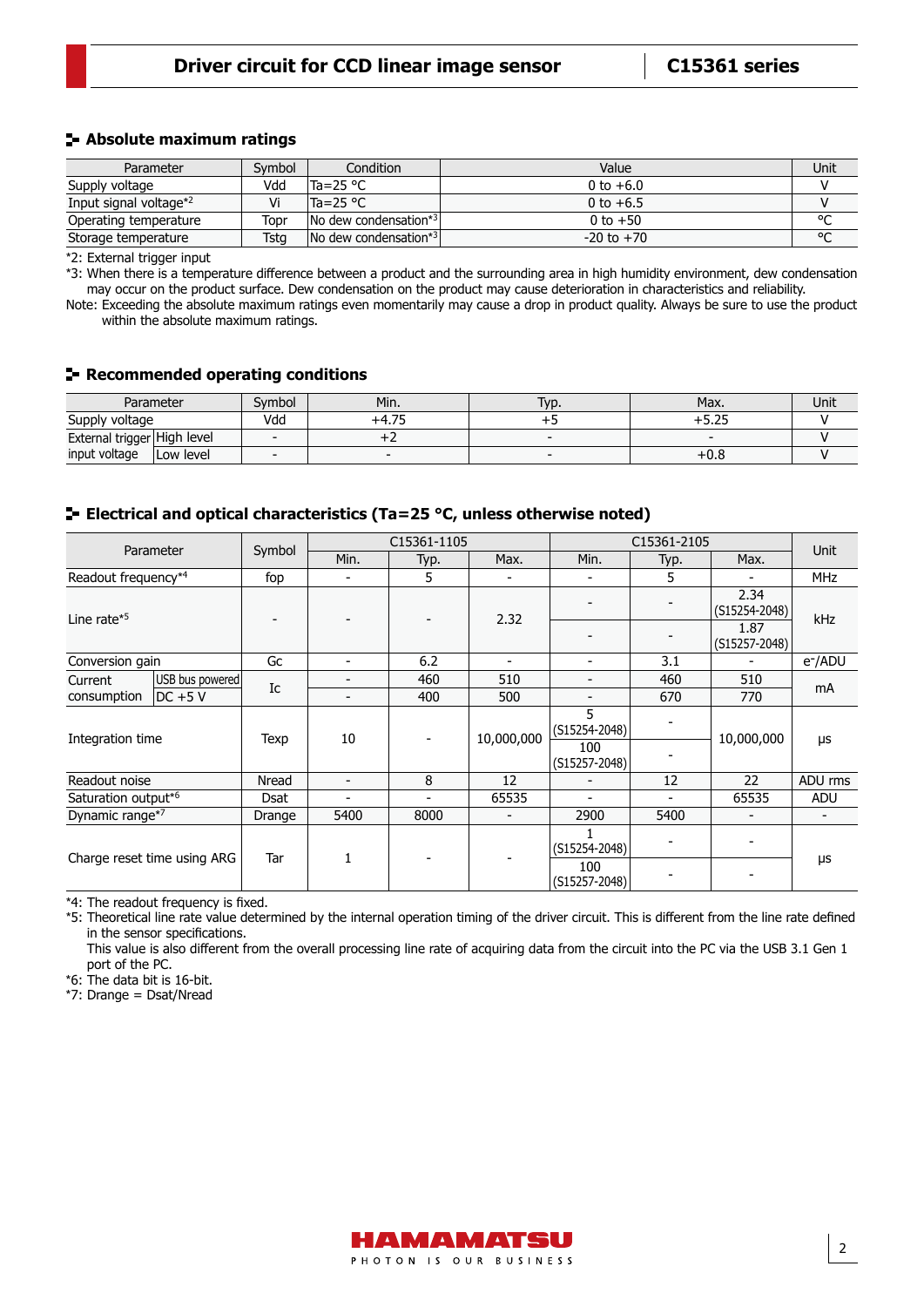#### **Function**

| Parameter                   |                                                       | Specification                                                                      |  |  |
|-----------------------------|-------------------------------------------------------|------------------------------------------------------------------------------------|--|--|
|                             | Internal synchronization mode<br>l("INT" mode)        | Data is acquired according to the trigger timing from the application software.    |  |  |
| Synchronization<br>$mode*8$ | External synchronization mode 1<br>("EXT.EDGE" mode)  | Data is acquired according to the trigger timing from the application software and |  |  |
|                             | External synchronization mode 2<br>("EXT.LEVEL" mode) | the external trigger timing from external devices through an SMA cable.            |  |  |
| Offset adjustment           |                                                       | It can be set to any integer in the range of "0 to 511". The default value is "0". |  |  |
| MPP operation*9             | MPP mode                                              | REGH and REGL are set to low during the integration time.                          |  |  |
|                             | Non-MPP mode                                          | REGH and REGL are always fixed to high                                             |  |  |

\*8: External synchronization mode 2 ("EXT.LEVEL"mode) cannot be used when the electronic shutter is turned off. \*9: C15361-2105 only

### **Block diagram**



C15361 series

KACCC1052EB

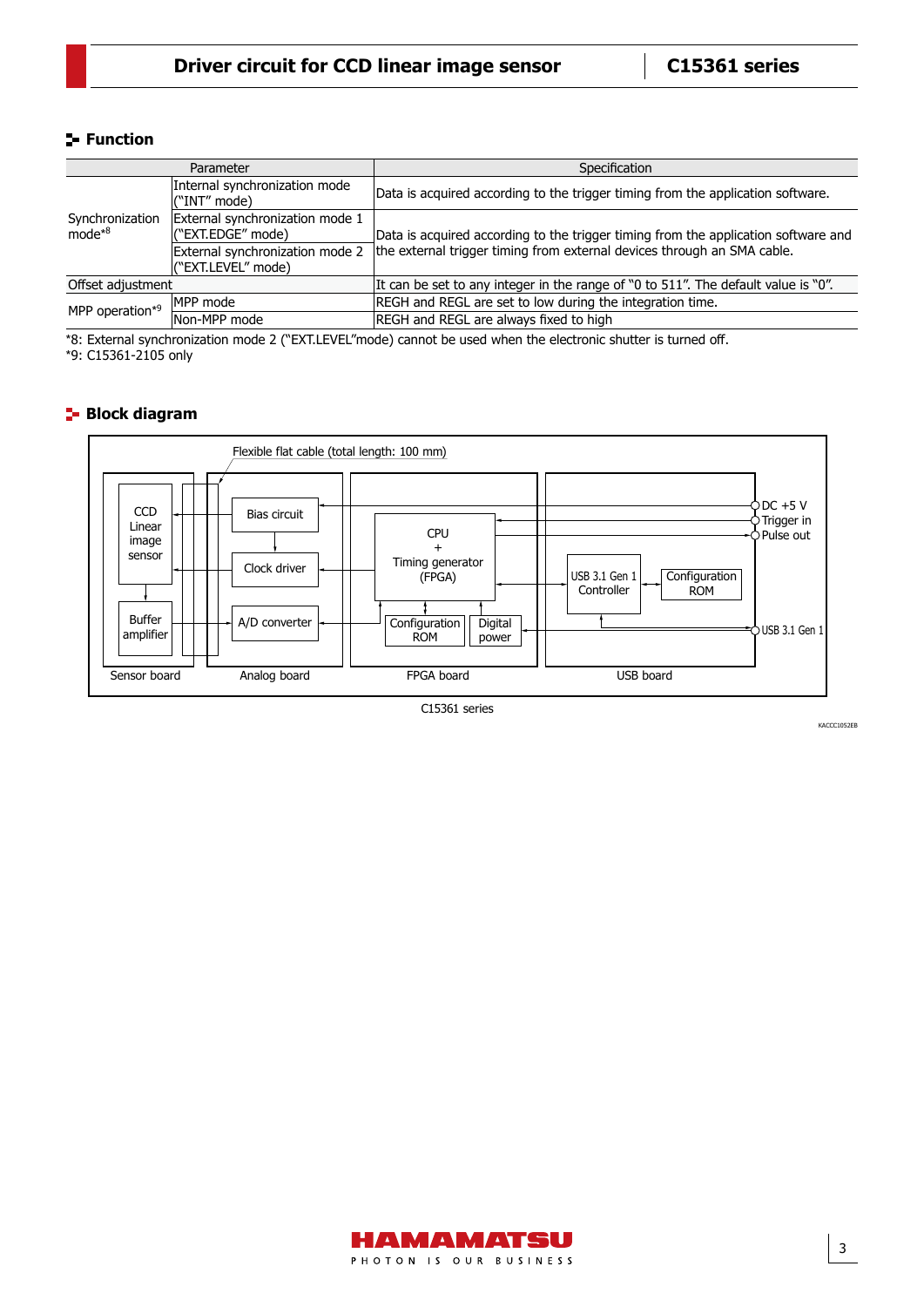#### **Timing chart (S15351-2048)**



In this mode, sensor integration starts at the timing when a software trigger is input. The integration time is set using application software.



In this mode, sensor integration starts at the timing when an external trigger is input. External triggers input before software triggers are input are ignored. The integration time is set using application software.

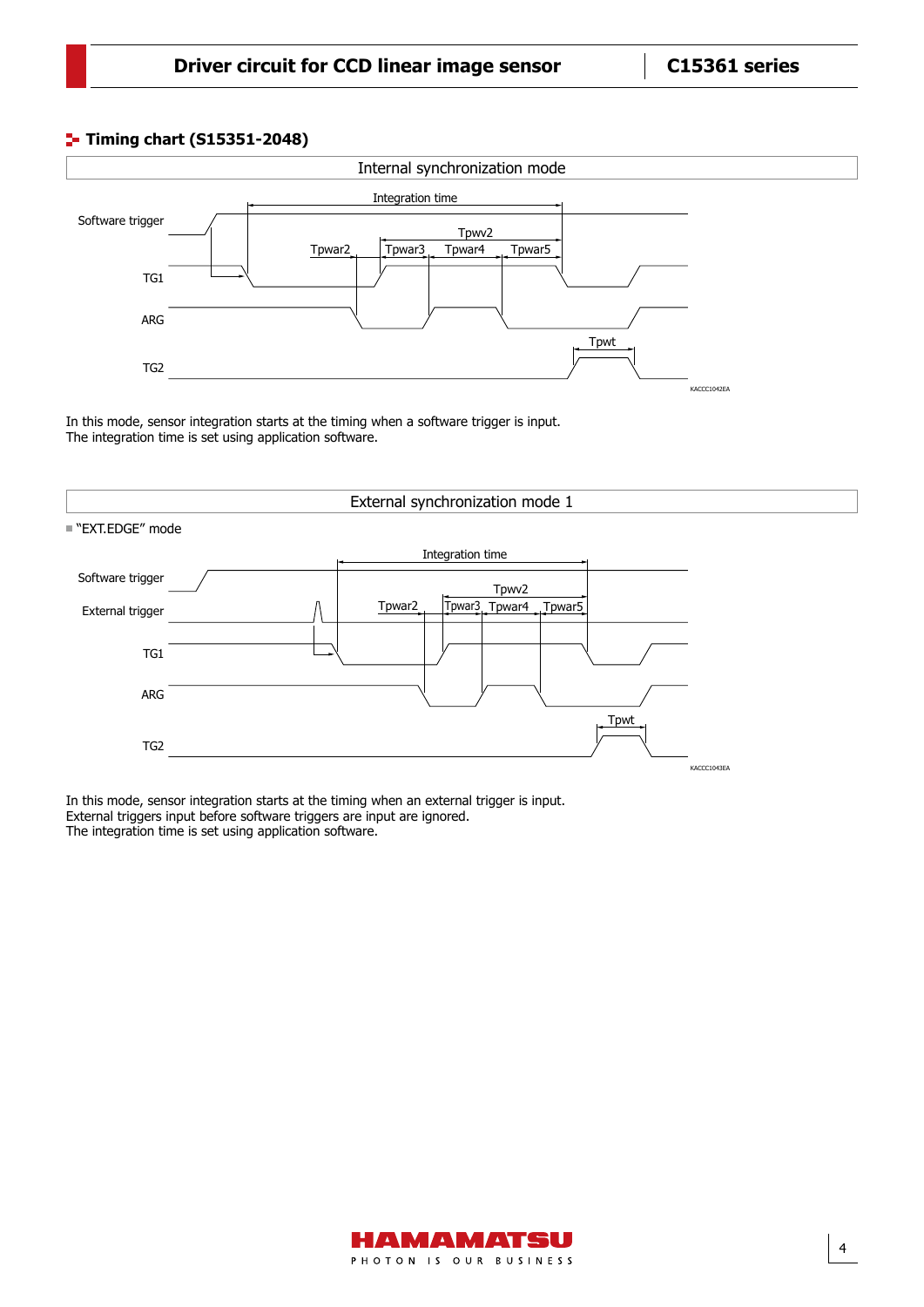

Tpwar3=3  $\mu$ s Tpwar4=4  $\mu$ s

Tpwar5=1  $\mu$ s

#### **Timing chart (S15254/S15257-2048)**



In this mode, sensor integration starts at the timing when a software trigger is input. The integration time is set using application software.

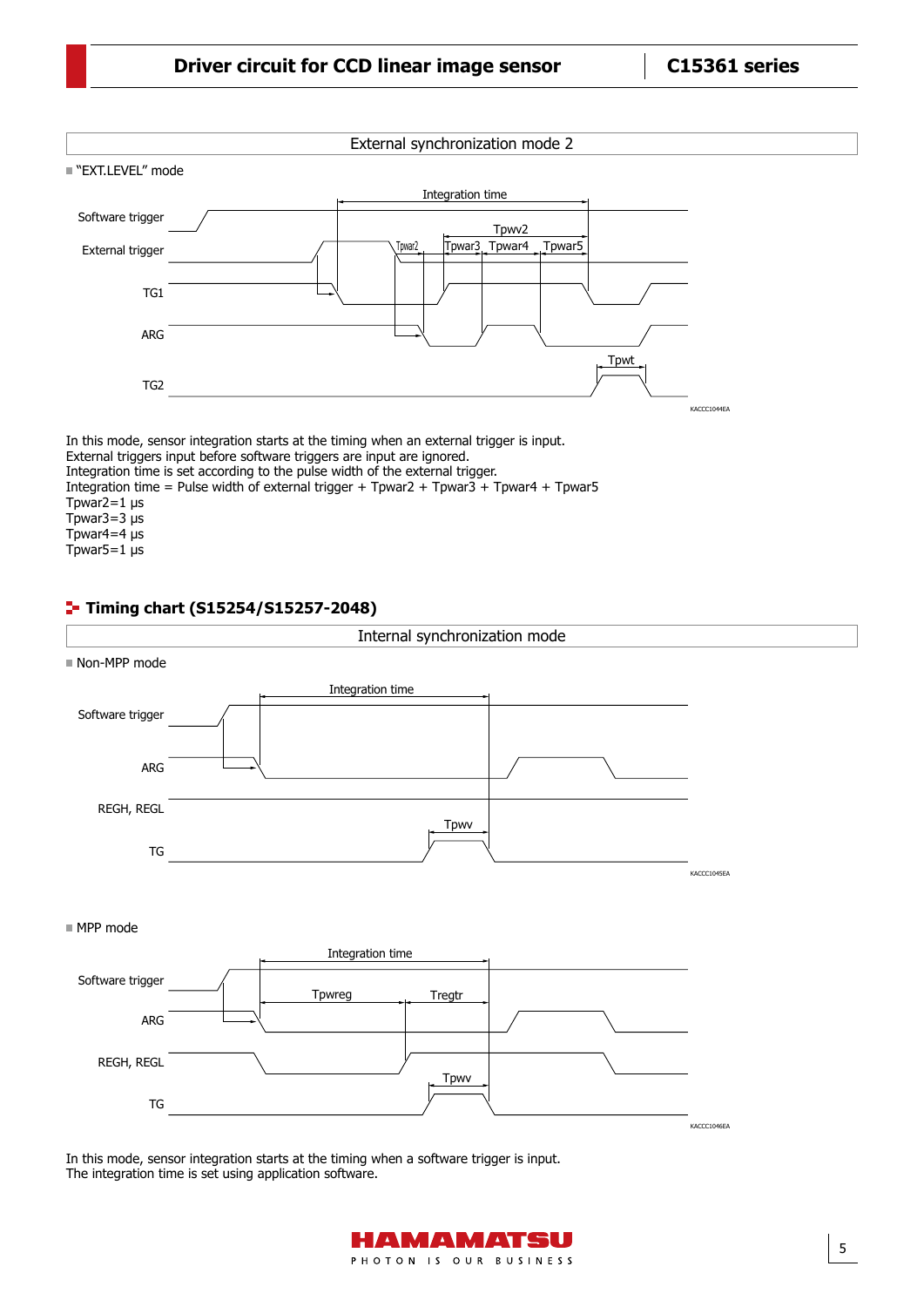|                           | External synchronization mode 1 ("EXT.EDGE" mode)                                                                                                                                                                                                                                                                                                                                      |             |
|---------------------------|----------------------------------------------------------------------------------------------------------------------------------------------------------------------------------------------------------------------------------------------------------------------------------------------------------------------------------------------------------------------------------------|-------------|
| Non-MPP mode              |                                                                                                                                                                                                                                                                                                                                                                                        |             |
|                           | Integration time                                                                                                                                                                                                                                                                                                                                                                       |             |
| Software trigger          |                                                                                                                                                                                                                                                                                                                                                                                        |             |
| External trigger          |                                                                                                                                                                                                                                                                                                                                                                                        |             |
| ARG                       |                                                                                                                                                                                                                                                                                                                                                                                        |             |
|                           |                                                                                                                                                                                                                                                                                                                                                                                        |             |
| REGH, REGL                |                                                                                                                                                                                                                                                                                                                                                                                        |             |
| TG                        | Tpwv                                                                                                                                                                                                                                                                                                                                                                                   |             |
|                           |                                                                                                                                                                                                                                                                                                                                                                                        | KACCC1047EA |
|                           |                                                                                                                                                                                                                                                                                                                                                                                        |             |
| ■ MPP mode                |                                                                                                                                                                                                                                                                                                                                                                                        |             |
|                           | Integration time                                                                                                                                                                                                                                                                                                                                                                       |             |
| Software trigger          |                                                                                                                                                                                                                                                                                                                                                                                        |             |
| External trigger          |                                                                                                                                                                                                                                                                                                                                                                                        |             |
|                           | Tpwreg<br>Tregtr                                                                                                                                                                                                                                                                                                                                                                       |             |
| ARG                       |                                                                                                                                                                                                                                                                                                                                                                                        |             |
| REGH, REGL                |                                                                                                                                                                                                                                                                                                                                                                                        |             |
|                           | Tpwv                                                                                                                                                                                                                                                                                                                                                                                   |             |
| TG                        |                                                                                                                                                                                                                                                                                                                                                                                        | KACCC1048EA |
|                           | In this mode, sensor integration starts at the timing when an external trigger is input.<br>External triggers input before software triggers are input are ignored.<br>The integration time is set using application software.                                                                                                                                                         |             |
|                           | External synchronization mode 2 ("EXT.LEVEL" mode)                                                                                                                                                                                                                                                                                                                                     |             |
| Non-MPP mode              | Integration time                                                                                                                                                                                                                                                                                                                                                                       |             |
| Software trigger          |                                                                                                                                                                                                                                                                                                                                                                                        |             |
| External trigger          |                                                                                                                                                                                                                                                                                                                                                                                        |             |
|                           |                                                                                                                                                                                                                                                                                                                                                                                        |             |
| ARG                       |                                                                                                                                                                                                                                                                                                                                                                                        |             |
|                           |                                                                                                                                                                                                                                                                                                                                                                                        |             |
| REGH, REGL                |                                                                                                                                                                                                                                                                                                                                                                                        |             |
| ${\mathsf T} {\mathsf G}$ | <b>Tpwv</b>                                                                                                                                                                                                                                                                                                                                                                            |             |
|                           |                                                                                                                                                                                                                                                                                                                                                                                        | KACCC1049EA |
| Tpwv: 2 µs                | In this mode, sensor integration starts at the timing when an external trigger is input.<br>External triggers input before software triggers are input are ignored.<br>Integration time is set according to the pulse width of the external trigger.<br>Integration time = Pulse width of external trigger + Tpwv<br>A RW<br>$\blacktriangle$<br>$\blacktriangle$ $\blacktriangledown$ |             |
|                           | PHOTON IS OUR BUSINESS                                                                                                                                                                                                                                                                                                                                                                 | 6           |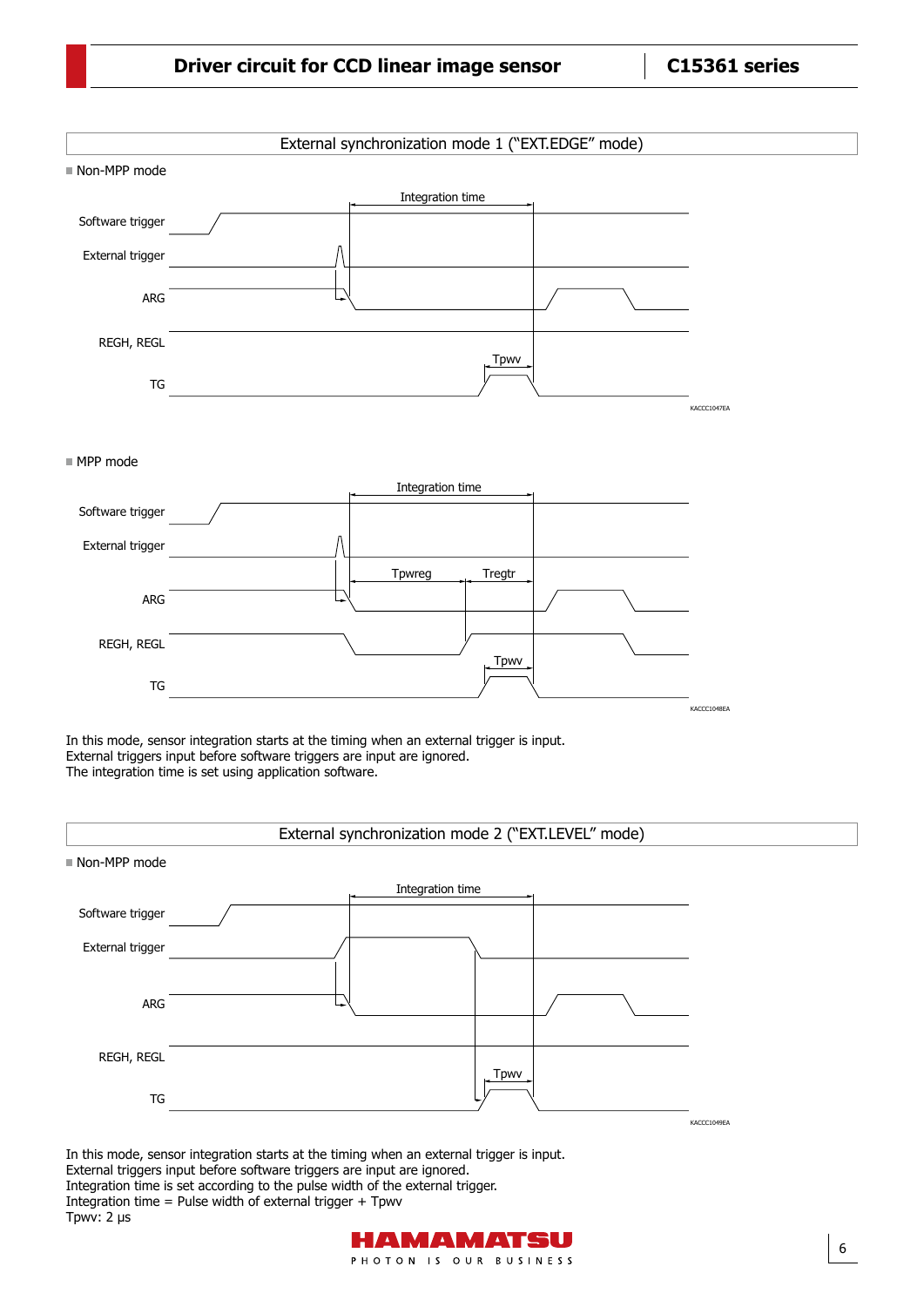MPP mode



Basic operation is the same as non-MPP mode. Integration time = Pulse width of external trigger + Tregtr S15254-2048: Tregtr=2 µs S15257-2048: Tregtr=100 µs

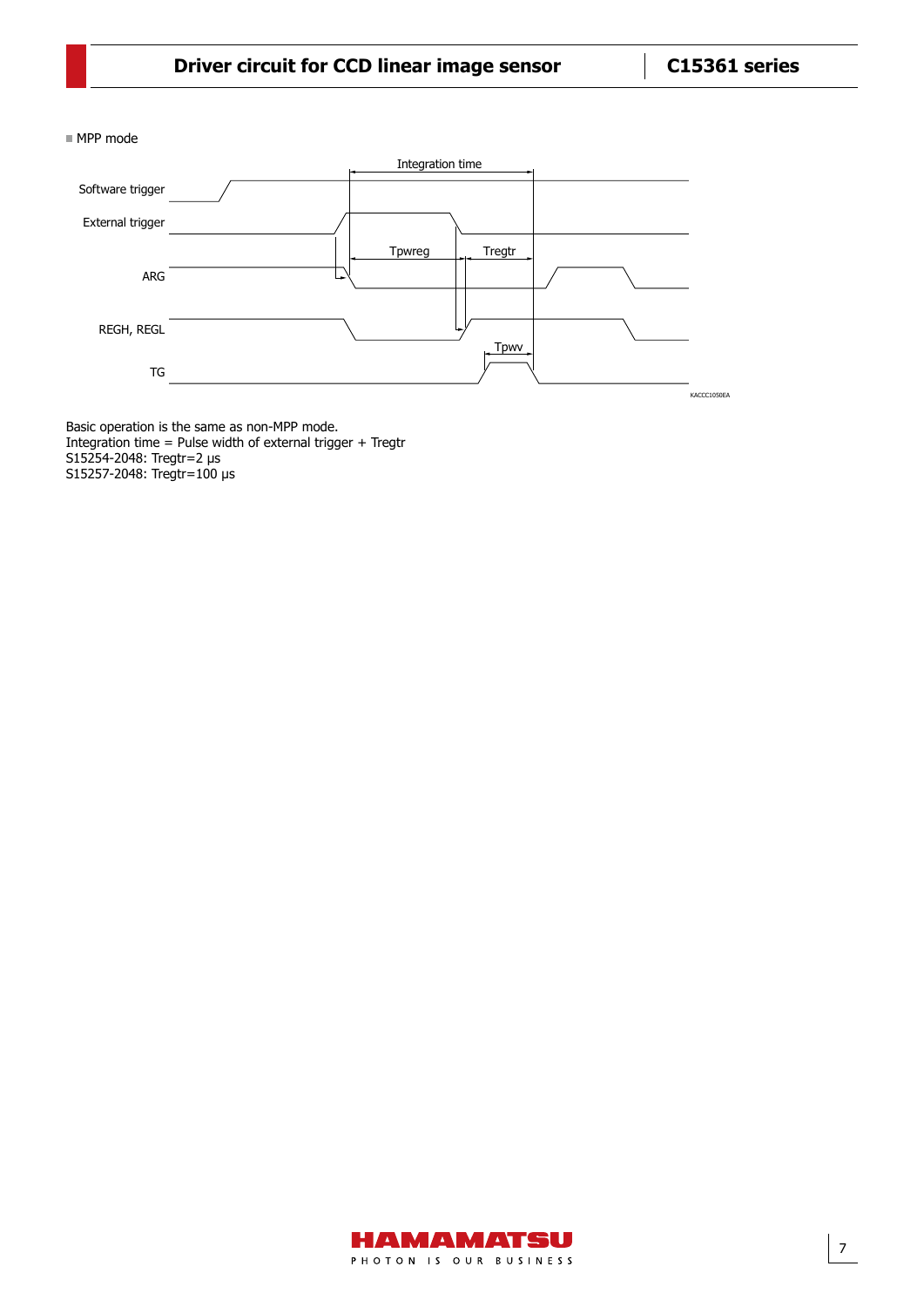#### **P** Dimensional outline (unit: mm)





KACCA0462EA

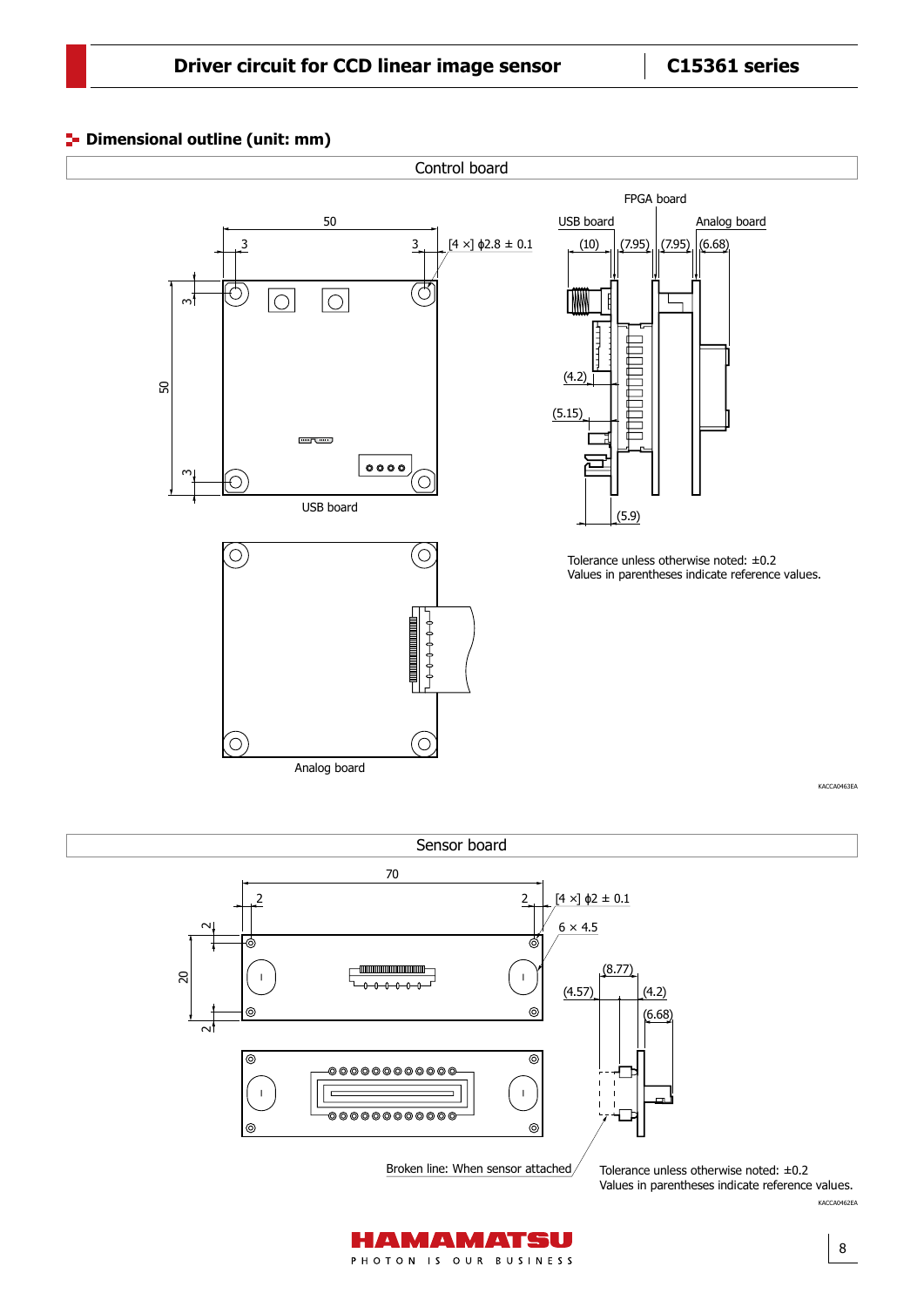#### **Connection example**

See the figure below for connection with peripheral devices.



#### **F** Accessories

- ⸱ CD-ROM (includes instruction manual and application software)
- ⸱ Power cable (total length: 2 m, with half strip)
- ⸱ Flexible flat cable for connecting the sensor board / control board (total length: 100 mm)

Customization

Hamamatsu offers customization for your application. Please feel free to consult us.

#### **Example of customization**

- ⸱ Board size, shape, quantity
- ⸱ Type of input/output trigger connector
- ⸱ Length of flexible flat cable, etc.



KACCC1051EB

Example of changed board quantity